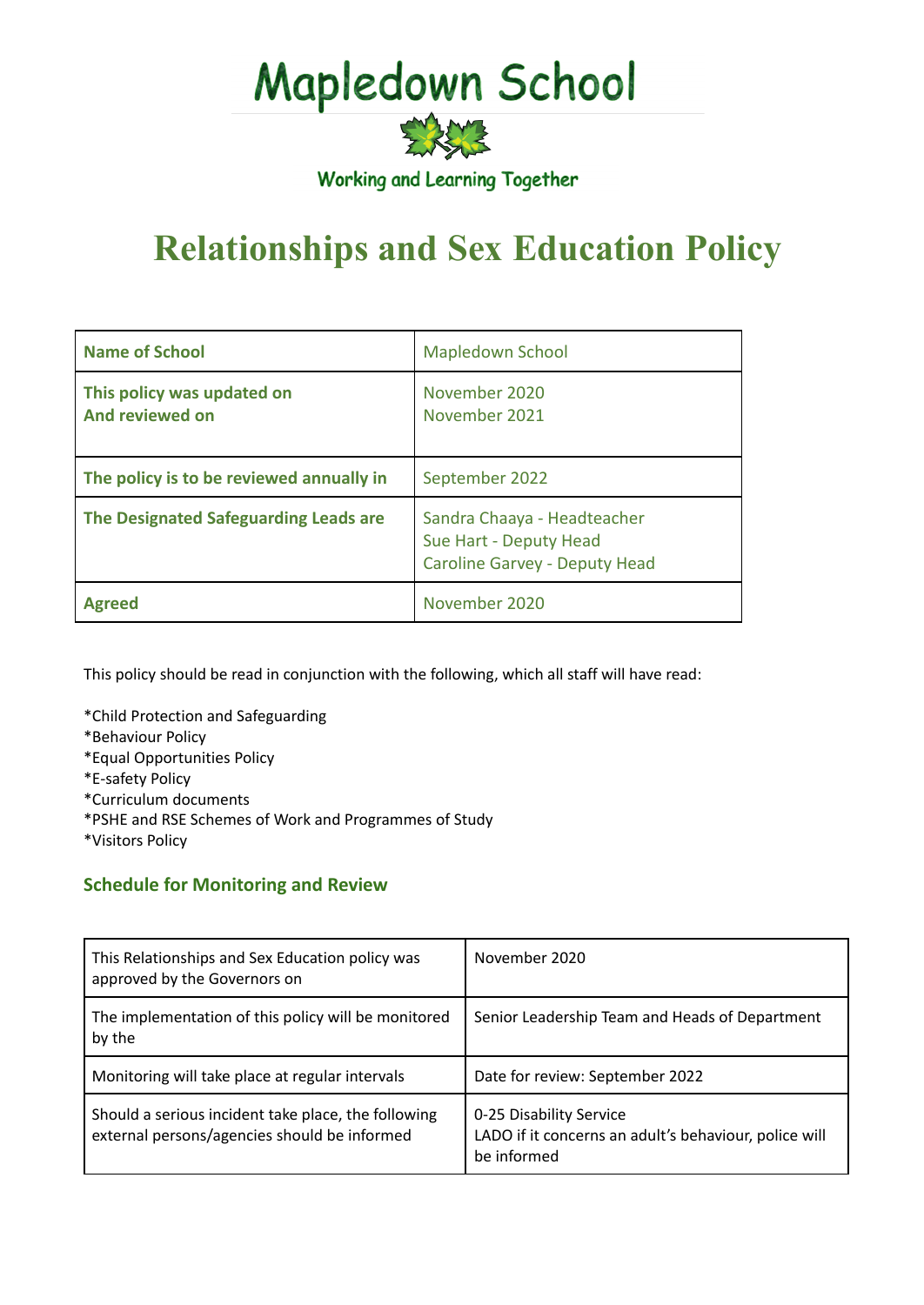# **Scope of this policy**

The RSE Policy forms part of the overall PSHE and Citizenship Policy. This policy applies to all members of the school community ( including staff, students/pupils, volunteers, parents/carers, visitors).

It was amended in response from the DfE' Sex and Relationship Education guidance for schools (2000), Section 80A of the Education Act 2002, followed by further amendments to reflect updated legislation, including the Equality Act 2010, Sex and Relationships Guidance to Schools (2010), National Curriculum (2014), **DfE Policy Statement** on *Relationships Education, Relationships and Sex Education and PSHE Education (1 March 2017), Children and Social work Act 2017, and the DfE Draft statutory guidance, The Relationships Education*, *Relationships and Sex Education (RSE) and Health Education* (England), February 2019 (Came into effect in September 2020).

#### **Introduction**

Mapledown School is a mixed special day school for pupils with severe and profound and complex learning difficulties aged 11-19.

This relationships and sex education policy (RSE) explains the aims of RSE, within Personal, Social, Health, Economic Education and Citizenship (PHSE). It also describes what we teach and the approaches we use.

This policy helps ensure that the whole school community (parents, staff, governors and pupils) have a shared understanding of this important area of the curriculum. It was developed after consultation with staff and governors.

#### **Aim of this RSE policy**

RSE is the lifelong learning about physical, sexual, moral and emotional development. It is about the understanding of the importance of stable and loving relationships, respect, love and care, for family life. It involves acquiring information, developing skills and forming positive beliefs, values and attitudes.

At Mapledown School, we understand that pupils must be provided with an education that prepares them for the opportunities, responsibilities and experiences of adult life. A key part of this relates to relationships and health education, which must be delivered to every pupil of secondary age.

Relationships education focuses on giving pupils the knowledge they need to make informed decisions about their wellbeing, health and relationships, and to build their self-efficacy. Health education focuses on equipping pupils with the knowledge they need to make good decisions about their own health and wellbeing.

We understand our responsibility to deliver a high-quality, age-appropriate and evidence-based relationships, sex and health curriculum for all our pupils. This policy sets out the framework for our relationships and health curriculum, providing clarity on how it is informed, organised and delivered.

RSE has three main elements enabling pupils to:

- 1. Explore their own and other people's attitudes and values, developing a moral framework that will guide their decisions, judgements and behaviour, including their personal attributes such as honesty, integrity, courage, humility, kindness, generosity, justice, self-respect and self-worth.
- 2. Develop and practise personal and social skills, understanding the consequence of their actions,
- 3. learning to behave responsibly within all relationships
- 4. Increase their knowledge and understanding of how to stay safe and develop healthy and
- 5. supportive relationships

Dependent on pupil needs, the following range of topics are delivered (some within our ASDAN and New Horizons schemes)

- People who help us
- People in our lives
- Expressing likes/dislikes saying "no"
- Appropriate Touch and Personal Space
- The changes that happen as we grow older
- Relationships and Communicating feelings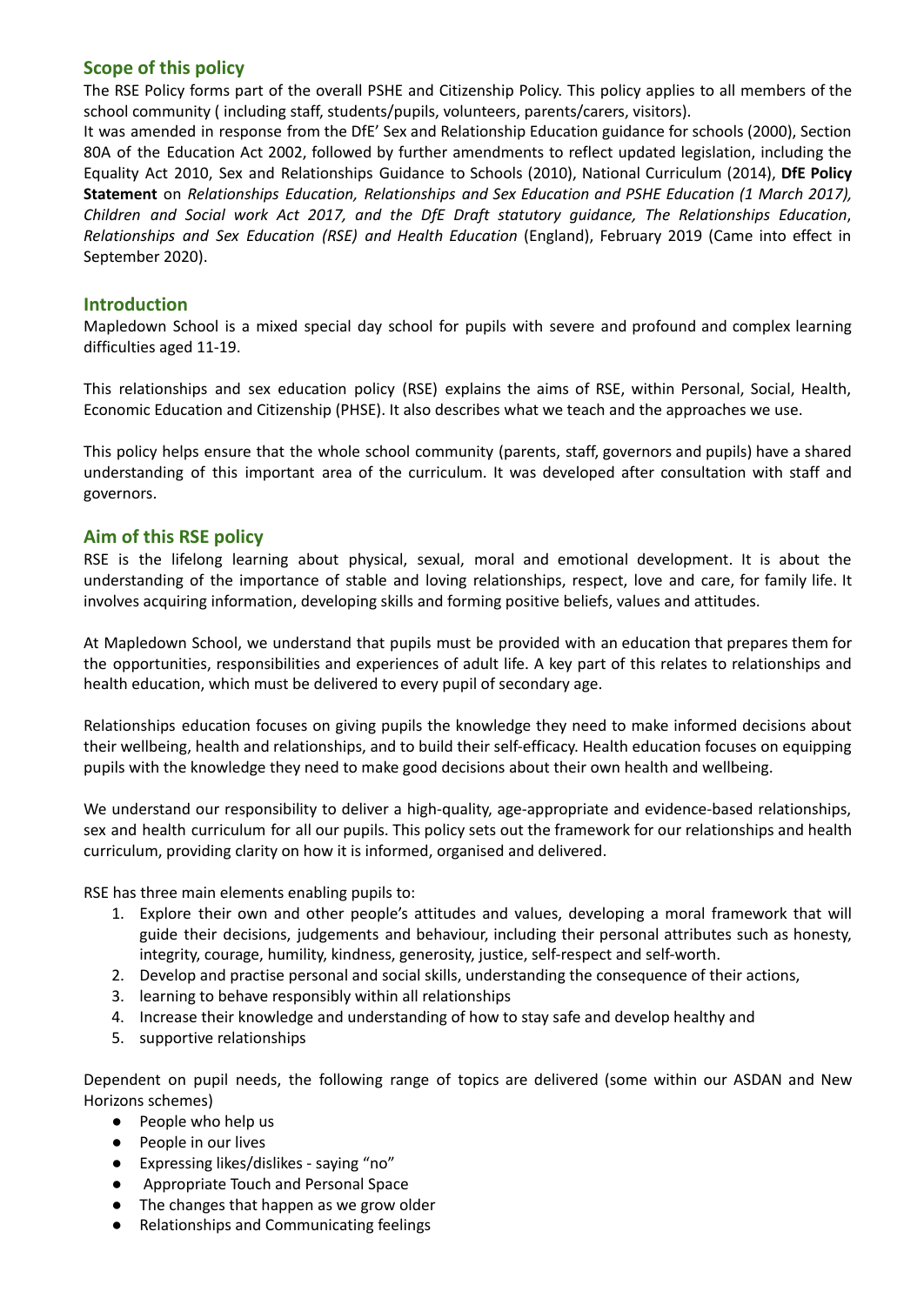Particular aims of the school:

At Mapledown we aim to empower our pupils with dignity and self-reliance. We emphasise the value of behaviour that promotes self-respect, respect for others and ensures a happy and safe learning environment. We strive to develop an ethos in which each person is respected and valued whatever their gender, class, race, disability, age, sexual identity. We aim to reflect this in this RSE policy.

We know that positive, caring environments are essential for our pupils to develop a good self image. RSE helps us teach the pupils that as individuals we each own our own bodies and that we are in charge of our own bodies.

RSE provides learning opportunities about the functions of our bodies and the nature of sexuality and relationships.

It encourages the acquisition of skills and attitudes that allow pupils to manage their relationships in a responsible and healthy manner. It is important that RSE is taught within a framework which encourages pupils to have due regard to moral consideration and family life.

#### **Content of RSE programme**

Where appropriate, for students working within the Pre-formal and Semi-formal curricula, RSE is integrated into the whole curriculum and is not necessarily taught as a discrete subject. It is taught by the class teacher and reinforced by all members of the team. Teaching in the "here and now" is recognised as essential as many of our pupils have difficulties generalising learning that is out of context.

At the Formal and Reaching Higher levels, RSE can be taught in discrete sessions. Discrete sessions may take the form of boys and girls clubs,in some cases mixed groups (mixed groups of pupils from different classes) or in class sessions.

Appropriate methods of teaching RSE (personalised to meet the pupils needs) use activities that encourage discussion (supported by communication systems). Real objects are used to demonstrate (e.g. spraying deodorant when looking at their growing bodies).

Within the formal and reaching higher levels, most RSE lessons are taught in class groups with the exception of "Changes that happen when we grow older" and "communicating feelings" which are taught as single sex groups.

We respect the religious and cultural beliefs of our pupils and staff. A very small number of our pupils may be taught about sexual relationships and contraception. If it is appropriate to teach this aspect of RSE, parents are informed before the pupils are taught. Parents have the opportunity to withdraw their child from the session. Questions about contraception and sexual relationships are answered accurately and honestly within the pupils' ability to understand.

If pupils require further advice about contraception, then counselling and support can be sought from appropriate agencies such as Respond and Brooke.

Teachers consider the individual learning needs of the pupils when answering questions and addressing their needs.

Staff are aware that they must ensure pupils are aware that while some issues can be kept private they may need to pass on some information if the pupil is considered at risk. They are mindful that if discussions or behaviours raise issues of concern for a particular pupil they should follow the school's child protection procedures.

The new National Curriculum Secondary states that all schools should make provision for PSHE. The key skills that underpin PSHE education and help schools fulfill their statutory responsibility to support pupils' spiritual,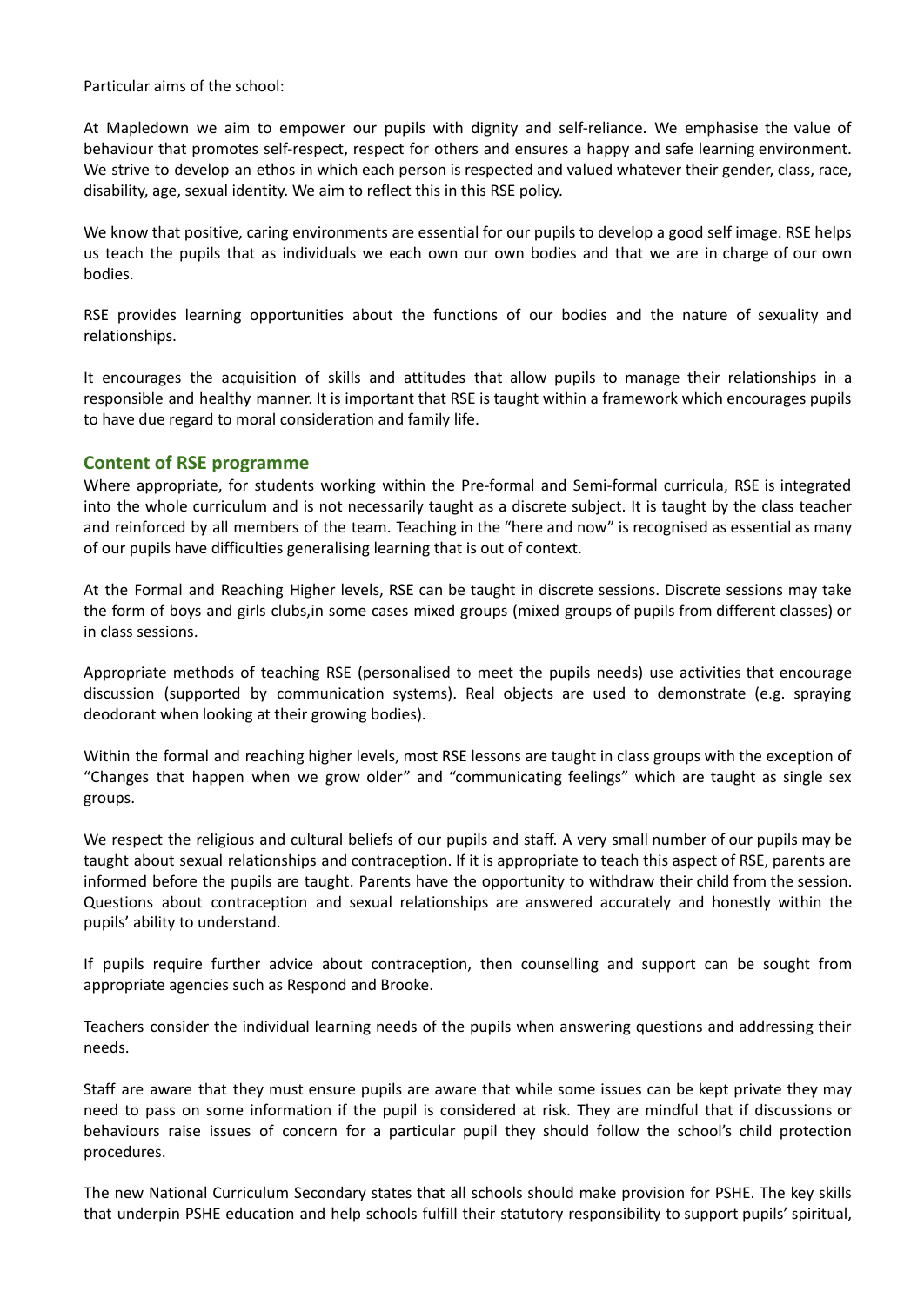moral, cultural, mental and physical development and prepare them for the opportunities, responsibilities and experiences of life as set out in The Education Act 2002. The three core themes are:

- Health and Well-being
- Relationships
- Living in the wider world

These are delivered through our ASDAN and New Horizons schemes.

The new National curriculum key skills for PSHE and RSE are:

- Identity Personal qualities, attitudes, skills, attributes and achievements and what influences these
- Relationships Friendship, including repairing broken friendship and developing new friendships; Personal feelings, including impact of others; Family, including difference and diversity; Peer influences, including positive as well as negative and body image; Growing up, including physical and emotional aspects and transition to next stage of learning; Bullying, including understanding what constitutes bullying behaviour, personal responsibility not to bully others and developing resilience strategies to lessen the impact of bullying.
- Health Healthy Lifestyles, including diet, nutrition and physical activity, Physical development, including growth, naming body parts (a safeguarding issue) and puberty including physical/emotional changes and hygiene, Peer influences, including mental health/wellbeing, Substance use/misuse, including medicines, alcohol, solvents and tobacco; Emergency aid for self and others.
- Power and Media How Power is used and encountered in a variety of contexts including persuasion, bullying and negotiation. Influence of technology, including television, computers, games consoles, mobile technology; Media influence; including commercialisation of children, social networking and critical media consumption.
- Rights, responsibilities The notion of universal human rights, fairness and justice and consent in different contexts
- Financial capability, careers and work related learning Beginning to understand the role of money for the individual and in society, including laws related to raising money. Opening up the World of Work to children, including job families, skill development and aspiration through goal setting and reviewing.
- Citizenship, Diversity and Equality Developing as an active member of society, including school, local community and global community; Working as part of a team or group to support others.
- Change and resilience Skills and strategies when faced with challenging change or circumstance

| <b>Key Stage</b> | Themes                                                                                                                                                                                                                                                                                                              |
|------------------|---------------------------------------------------------------------------------------------------------------------------------------------------------------------------------------------------------------------------------------------------------------------------------------------------------------------|
| KS3              | Puberty - my changing body (gender identification)<br>Public and private behaviours - keeping ourselves safe<br>Personal care and hygiene (including menstruation)<br>Managing feelings and behaviours (awareness and<br>coping)<br>Relationships – myself and others, families and friends<br>Personal sensitivity |
| KS4              | Changes<br>Relationships – sex education within a context of loving, established relationships (if<br>appropriate)<br>Reproduction<br>Making safe choices                                                                                                                                                           |
| $KS5$ / post 16  | Body changes - puberty and personal hygiene<br>Understanding bodily needs (menstruation, wet dreams, arousal, masturbation and<br>dignity)<br>Preparing for adulthood<br>Consent and assertiveness - learning to keep safe<br>Health (sexual choices, testicular and breast cancer<br>awareness)                    |

This informs Mapledown's Long Term Plans for RSE: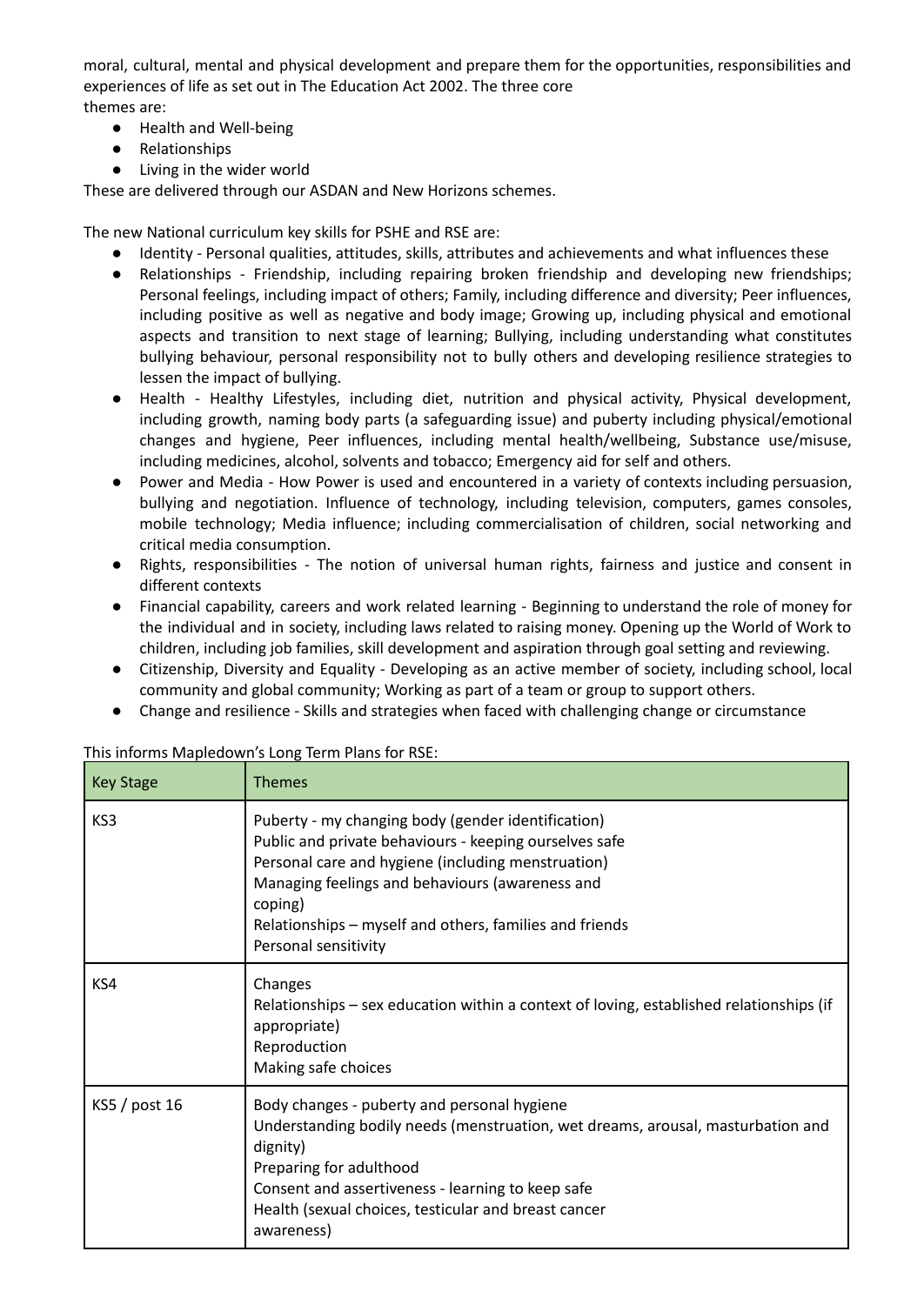Additional themes are taught in response to pupil needs.

#### **Evaluation and Assessment**

Assessment is an integral part of teaching RSE and enables teachers to measure what pupils have learnt and decide what to teach next. The program is evaluated to ensure it meets the changing needs of the young people and reflects the views and values of the school community.

#### **RSE, Equal opportunities and Inclusion**

The RSE curriculum has been developed to take into account the diversity of the school population and to meet the needs of the pupils at Mapledown. The teaching materials we use are regularly reviewed to ensure their suitability.

#### **Working with parents and carers**

Parents and carers have an especially important role to play in RSE; they need to feel confident that Mapledown's program complements and supports their role. To enable this an information session for parents may be held to discuss the RSE program, teaching resources shown and opportunities are given for discussion and questions. Letters are also sent home to inform parents and carers when a new RSE topic is due to be taught in class, and class teachers ensure they are available to answer any queries from parents and carers.

Pupils are encouraged to communicate their concerns and problems with parents/carers where appropriate.

Parents and carers have the right to withdraw their children from all or part of the school's RSE program, except those parts covered by the statutory national curriculum in science. Parents who have concerns about RSE are encouraged to talk to the class teacher to discuss the program in detail .

#### **Role of Governors**

The governing board is responsible for:

- Ensuring all pupils make progress in achieving the expected educational outcomes.
- Ensuring the curriculum is well led, effectively managed and well planned.
- Evaluating the quality of provision through regular and effective self-evaluation.
- Ensuring teaching is delivered in ways that are accessible to all pupils with SEND.
- Providing clear information for parents on subject content and their rights to request that their children are withdrawn.
- Making sure the subjects are resourced, staffed and timetabled in a way that ensures the school can fulfil its legal obligations.

## **Role of the Headteacher**

The Headteacher is responsible for:

- The overall implementation and monitoring of this policy.
- Ensuring staff are suitably trained to deliver the subjects.
- Ensuring parents are fully informed of this policy.
- Reviewing requests from parents to withdraw their children from certain topics.
- Discussing requests for withdrawal with parents.
- Organising alternative education for pupils, where necessary, that is appropriate and purposeful.
- Reporting to the governing board on the effectiveness of this policy.
- Reviewing this policy annually.

## **Role of the RSE coordinator**

The RSE subject leader is responsible for:

- Overseeing the delivery of the subjects.
- Ensuring the subjects are age-appropriate and high-quality.
- Ensuring teachers are provided with adequate resources to support teaching of the subjects.
- Ensuring the school meets its statutory requirements in relation to the relationships, sex and health curriculum.
- Ensuring the relationships, sex and health curriculum is inclusive, relevant and accessible for all pupils.